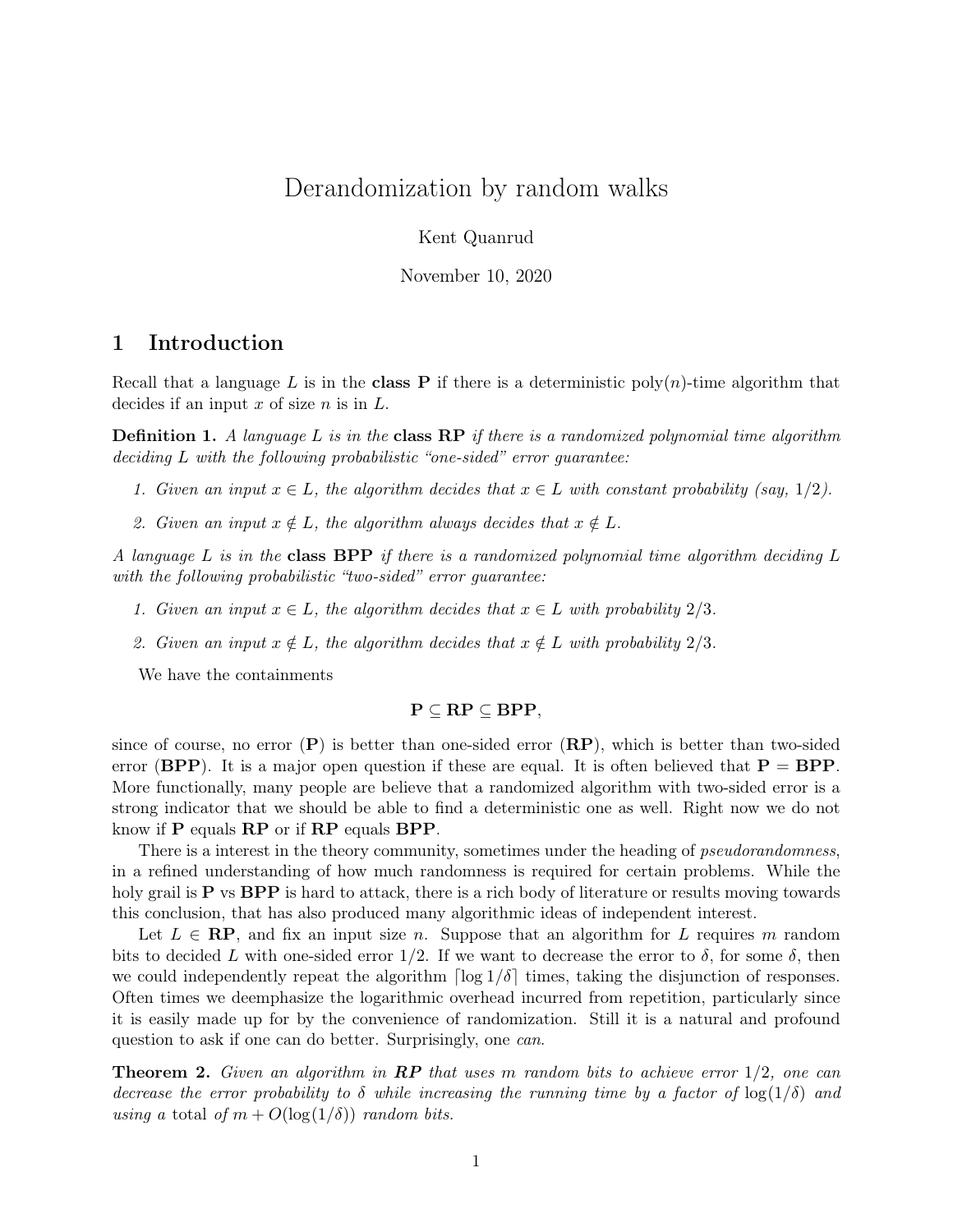We can do the same for algorithms in  $BPP$ . The algorithm will be the same as for  $RP$ , though the analysis is different.

**Theorem 3.** Given an algorithm in **BPP** that uses m random bits to achieve error  $1/3$  (on both sides), one can decrease the error probability to  $\delta$  while increasing the running time by a factor of  $\log(1/\delta)$  and using a total of  $m + O(\log(1/\delta))$  random bits.

The algorithm obtain the better-than-repitition amplification above is conceptually very clean. Let G be a constant degree expander with vertex set  $V = \{0,1\}^m$  - that is, a vertex for every possible bit string of  $m$  bits. (We will have to address how to build such a  $G$  later, but for now let us assume it exists.) Start from a uniformly random vertex  $v_0 \in V$ . (This takes m random bits). Then take a random walk in G for  $O(\log(1/\delta))$  steps. For each vertex  $v_i$  we visit, use  $v_i$  as the input for a new instance of the algorithm. For algorithms in RP, take the disjunction (the "or") of all the outputs. For algorithms in BPP, take the mean.

The above construction suggests that random bit strings generated by expanders are almost as good as completely random bit strings. We have two basic issues to address.

- 1. We need to show that the bit strings generated by an expander are useful, for both the RP and BPP case.
- 2. We need to show how to efficiently make such a graph G.

Note that for the second point, since  $G$  is exponentially sized, this construction has to be implicit.

Let us first consider the first point - why bit strings generated by an expander graph on bit strings seems to be almost as good as totally random bit strings. We will have different lemma's for either case. The first lemma is for amplifying RP.

**Lemma 4.** Let  $G = (V, E)$  be a regular undirected graph whose random walk has spectral gap  $\gamma$ . Consider a t-step random walk  $v_1, v_2, \ldots, v_t \in V$  where  $v_1 \in V$  is chosen uniformly at random. For any set  $B \subset V$ , the probability that the entire random walk stays in B is

$$
(\mu + (1 - \gamma)(1 - \mu))^t
$$
,

where  $\mu = |B|/|V|$ .

Consider again Theorem ?? for amplifying **RP** with expanders. We apply the above lemma to the expander graph of bit strings where we set  $B$  to be the set of all random strings causing the algorithm to err. Amplifying the original algorithm a constant number of times at needed, we can make  $\mu$  arbitrarily small; say,  $1/2$ . By the above lemma the probability that *all* the bit strings cause error at a rate or  $(1 - \gamma/2)^t$ .

We now present the lemma that is important for **BPP**.

**Lemma 5.** Let  $\epsilon \in (0,1)$  be fixed. Let  $G = (V, E)$  be a regular undirected graph whose random walk has spectral gap  $\gamma \geq 1 - \epsilon$ . Let  $f: V \to [0, 1]$  be a fixed function of the vertices. Let

$$
\mu = E[f(v)]
$$
 where  $v \in V$  uniformly at random.

Consider a random walk  $v_1, v_2, \ldots, v_k \in V$  where  $v_1 \in V$  is chosen uniformly at random. Then for all  $\beta > 0$ ,

$$
P\left[\left|\frac{1}{k}\sum_{i=1}^{k}f(v_i)-\mu\right|\geq \epsilon\mu+\beta\right]\leq ce^{\epsilon k((1+\epsilon)\epsilon-\beta)}
$$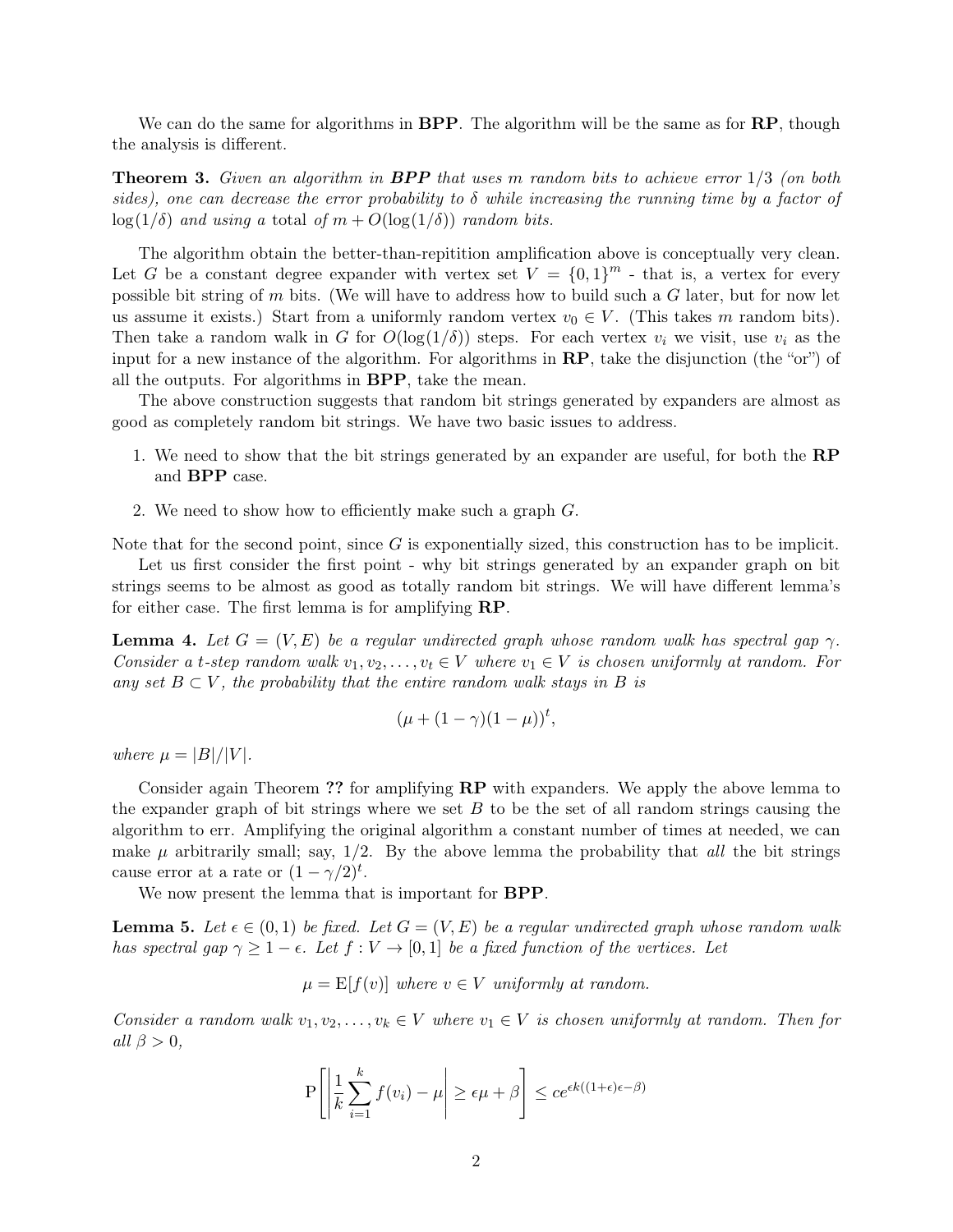for a universal constant  $c > 0$ . In particular, for (say)  $\epsilon \leq \mu/4$ , we have

$$
P\left[\left|\frac{1}{k}\sum_{i=1}^{k}f(v_i)-\mu\right|\geq \epsilon\mu\right]\leq ce^{-\frac{\epsilon k\mu}{c}}
$$

for a universal constant  $c > 0$ .

To make the expander  $G$ , we apply the following theorem, which is a tweak on our previous construction for derandomizing random walks.

**Lemma 6.** Let H be a graph with  $d^8$  vertice, degree d, and spectral gap  $\geq 7/8$ . Define graphs  $G_1, G_2, \ldots$  by

$$
G_1 = H^2
$$
  
\n
$$
G_{t+1} = \mathcal{Z}\left( \left( G_t \otimes G_t \right)^2 \middle| H \right)
$$

Let  $n_t$  be the number of vertices in  $G_t$ . Then  $n_t \approx c^{2^t}$ , and simulating one step of a random walk in  $G_t$  takes poly $(\log(n_t))$  time.

### 2 Amplifying RP

**Lemma 4.** Let  $G = (V, E)$  be a regular undirected graph whose random walk has spectral gap  $\gamma$ . Consider a t-step random walk  $v_1, v_2, \ldots, v_t \in V$  where  $v_1 \in V$  is chosen uniformly at random. For any set  $B \subset V$ , the probability that the entire random walk stays in B is

$$
(\mu + (1 - \gamma)(1 - \mu))^t,
$$

where  $\mu = |B|/|V|$ .

*Proof.* Let R be the random walk matrix on G. Let  $P : \mathbb{R}^V \to \mathbb{R}^V$  be the projection subspace spanned by  $\mathbb{R}^S$ ; that is,

$$
(Px)_v = \begin{cases} x_v & \text{if } v \in S \\ 0 & \text{otherwise.} \end{cases}
$$

Note that P is a linear function with  $P = P^T$  and  $P^2 = P$ . Consider the product PRP. Given a nonnegative vector  $x$ , we drop all the mass outside of  $B$ , take a step according to  $R$ , and again drop all the probability mass. In particular, the probability that the entire walk stays in  $B$  is

$$
\langle \mathbb{1}, (PRP)^t(\mathbb{1}/n) \rangle.
$$

We claim that PRP has maximum eigenvalue  $\leq \mu + 1 - \gamma$ . If so, then

$$
\left<\mathbb{1},(PRP)^t(\mathbb{1}/n)\right>\leq (\gamma\mu+1-\gamma)
$$

Recall that

$$
R = \frac{\gamma}{n} (\mathbb{1} \otimes \mathbb{1}) + R'
$$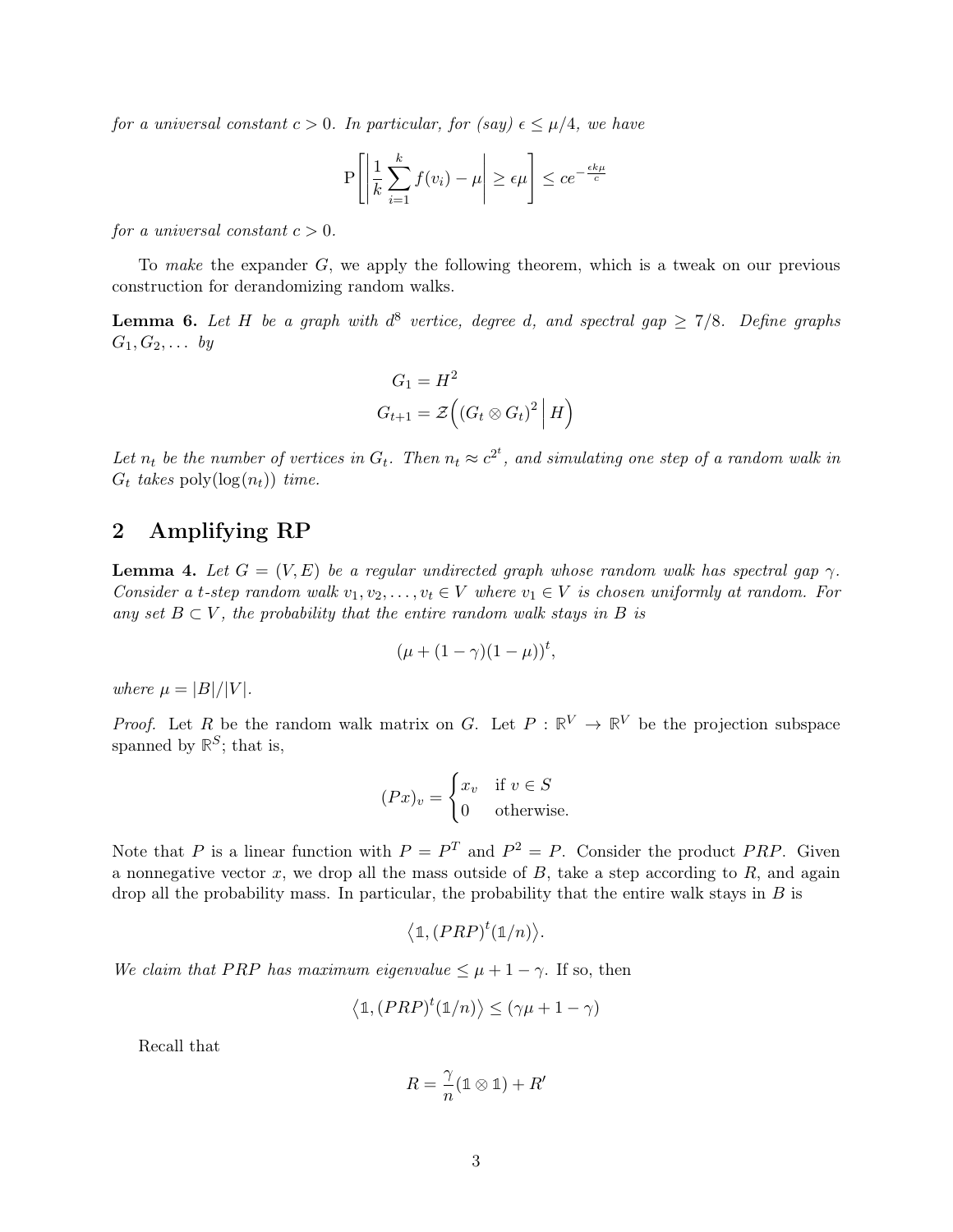where  $R'$  has all of its eigenvalues in the range  $[1 - \gamma, \gamma - 1]$ . Then

$$
PRP = \frac{\gamma}{n}P(\mathbb{1} \otimes \mathbb{1})P + PR'P.
$$

PR'P has all its eigenvalues in the range  $[1 - \gamma, \gamma - 1]$  too. Consider the first term. We claim that it has maximum eigenvalue  $\gamma \mu = |S|/n$ , which would give the overall bound of

$$
\gamma \mu + 1 - \gamma = \mu + (1 - \mu)(1 - \gamma)
$$

that we seek. To this end, we have

$$
\frac{\gamma}{n}P(\mathbb{1} \otimes \mathbb{1})P = \frac{\gamma}{n}(P\mathbb{1} \otimes P\mathbb{1})
$$

and the maximum eigenvector of the outer product  $(P1 \otimes P1)$  is (proportional to)  $P1$  with eigenvalue

$$
\frac{\langle P\mathbb{1}, P\mathbb{1}\rangle^2}{\langle P\mathbb{1}, P\mathbb{1}\rangle} = \langle P\mathbb{1}, P\mathbb{1}\rangle = |S|.
$$

This gives the desired bound.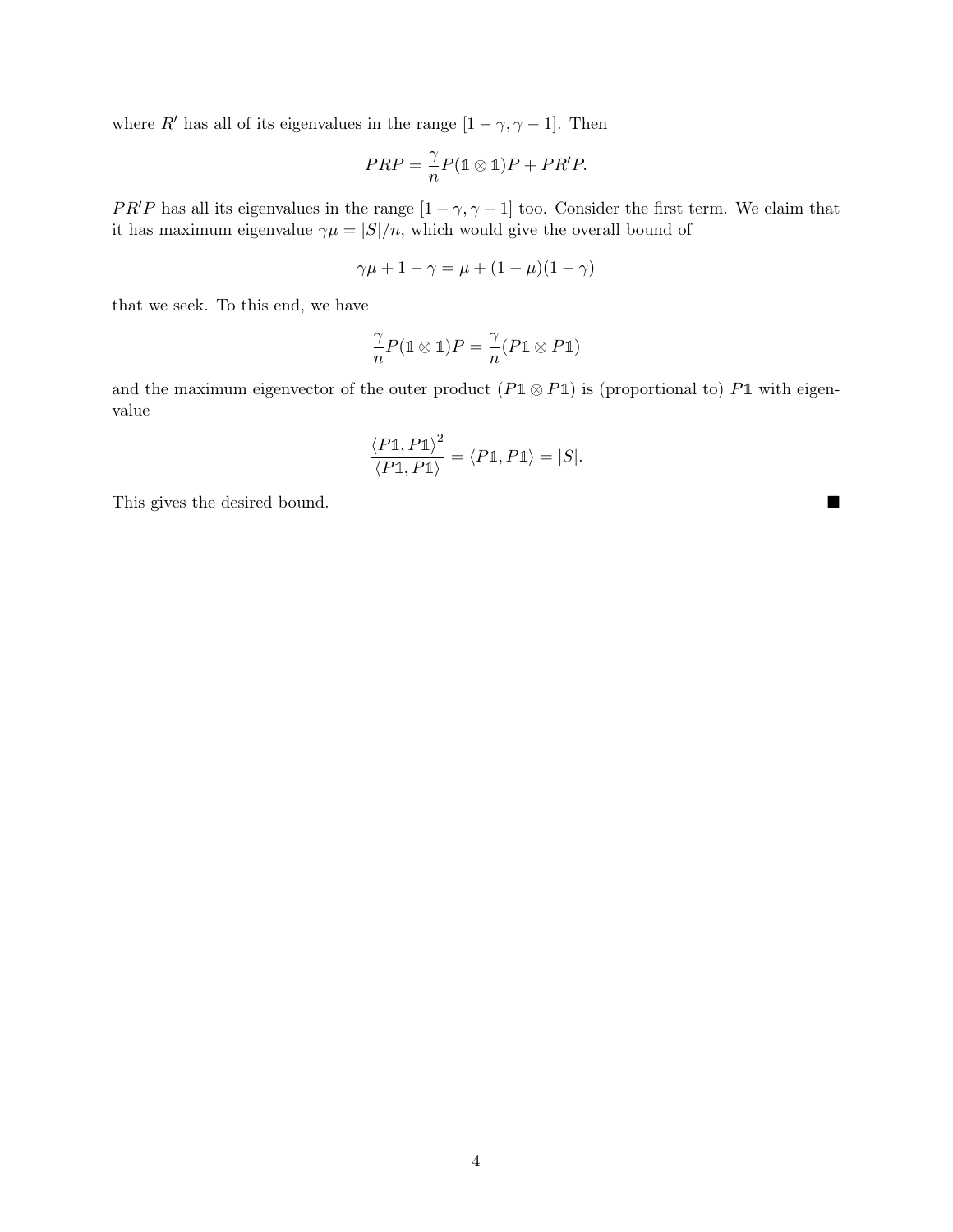#### 3 Efficiently amplifying BPP

<span id="page-4-0"></span>**Lemma 5.** Let  $\epsilon \in (0,1)$  be fixed. Let  $G = (V, E)$  be a regular undirected graph whose random walk has spectral gap  $\gamma \geq 1 - \epsilon$ . Let  $f: V \to [0, 1]$  be a fixed function of the vertices. Let

$$
\mu = E[f(v)]
$$
 where  $v \in V$  uniformly at random.

Consider a random walk  $v_1, v_2, \ldots, v_k \in V$  where  $v_1 \in V$  is chosen uniformly at random. Then for all  $\beta > 0$ ,

$$
\mathbf{P}\left[\left|\frac{1}{k}\sum_{i=1}^{k}f(v_i)-\mu\right|\geq \epsilon\mu+\beta\right]\leq ce^{\epsilon k((1+\epsilon)\epsilon-\beta)}
$$

for a universal constant  $c > 0$ . In particular, for (say)  $\epsilon \leq \mu/4$ , we have

$$
P\left[\left|\frac{1}{k}\sum_{i=1}^{k}f(v_i)-\mu\right|\geq \epsilon\mu\right]\leq ce^{-\frac{\epsilon k\mu}{c}}
$$

for a universal constant  $c > 0$ .

Proof. Initially the proof proceeds similarly to the Chernoff bound. We let us prove the inequality on the upper tail. The lower tail follows similarly, and then we can take the the union bound over both. We have

$$
P\left[\sum_{i=1}^{k} f(v_i) \ge k\mu + \beta\right] \le E\left[e^{t(f(v_1) + \dots + f(v_k))}\right] e^{-\epsilon k\mu - \epsilon \beta}.
$$
\n(1)

The key identity is

$$
\mathcal{E}\left[e^{\epsilon(f(v_1)+\cdots+f(v_k))}\right] = \frac{1}{n}\left\langle \mathbb{1}, F(RF)^k\mathbb{1}\right\rangle \text{ where } F = \text{diag}\left(e^{\epsilon f(v_1)}, \dots, e^{\epsilon f(v_n)}\right)
$$

is the diagonal matrix with the exponentiated values along the diagonal. One way to interpret the above is to first recall that  $R^k$  models k steps of a random walk. Then inserting F in between the R's is like collecting the values  $e^{\epsilon f(v)}$  along the walk. We claim the following.

$$
Claim \ 1. \ \frac{1}{n} \Big\langle F^{1/2} \mathbb{1}, F(RF)^{k} F^{1/2} \mathbb{1} \Big\rangle \le e^{\epsilon + (k(1+\epsilon)\epsilon(\mu+\epsilon))}
$$

Assuming claim 1 holds, we have

$$
(1) \le e^{\epsilon} \cdot e^{\epsilon k((1+\epsilon)\epsilon - \beta)},
$$

as desired.

Let us now prove Claim 1. Since R has spectral gap  $\geq 1 - \epsilon$ , and R is symmetric, we can pull out a  $(1 - \epsilon)$ -fraction of its leading eigenvector (corresponding to the uniform distribution), writing

$$
R = \frac{1-\epsilon}{n} (\mathbb{1} \otimes \mathbb{1}) + R'
$$

where  $R'$  has eigenvalues between  $\epsilon$  and  $-\epsilon$ . Thereby

$$
F^{1/2}RF^{1/2}=\frac{1-\epsilon}{n}F^{1/2}(\mathbb{1}\otimes\mathbb{1})F^{1/2}+F^{1/2}R'F^{1/2}.
$$

We claim the following.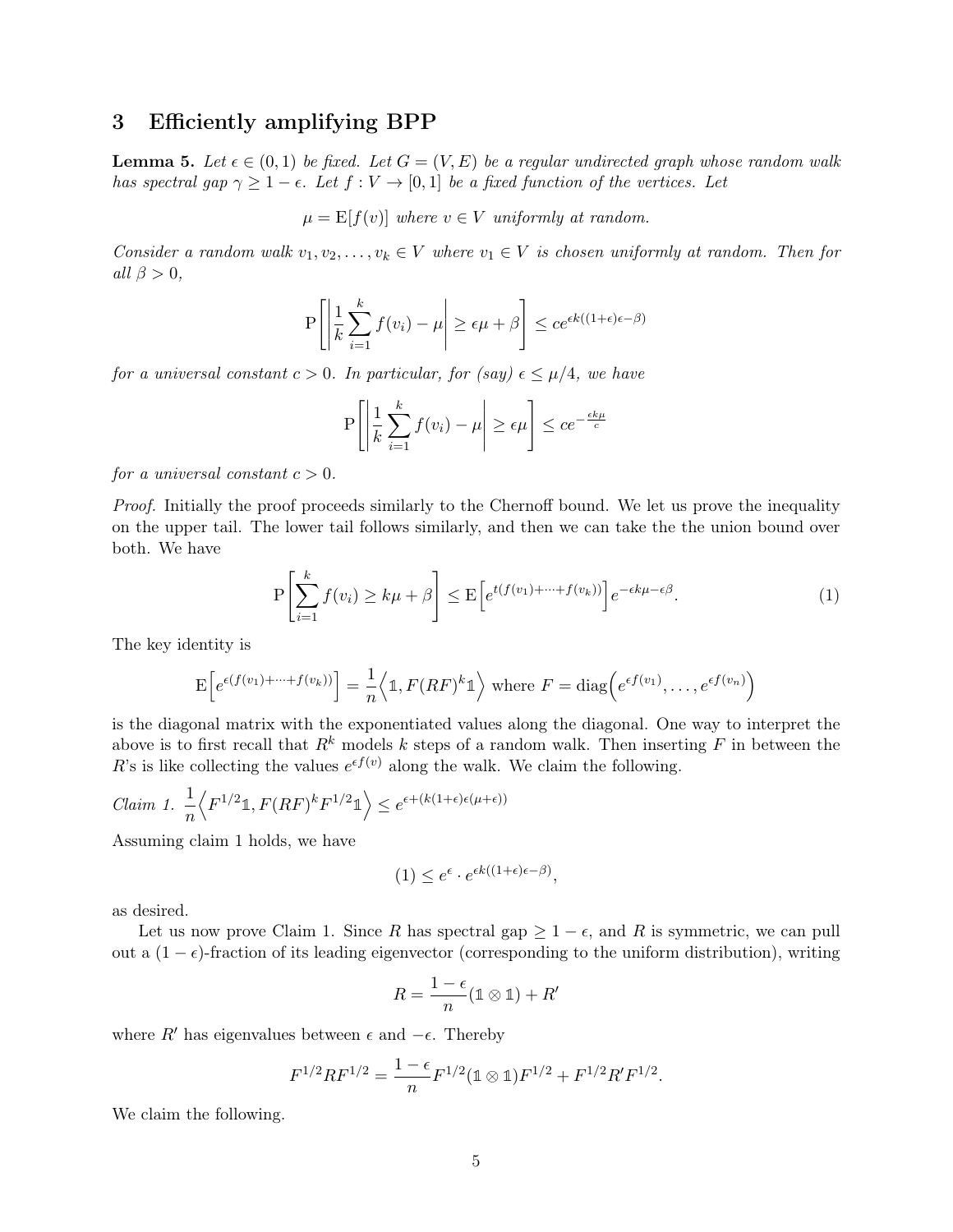Claim 2.  $F^{1/2}R'F^{1/2}$  has its eigenvalues between  $[\epsilon e^{\epsilon}, -\epsilon e^{\epsilon}]$ . Claim 3.  $F^{1/2}(\mathbb{1} \otimes \mathbb{1})F^{1/2}$  has maximum eigenvalue  $E\left[e^{\epsilon f(v)}\right]$ .

For the first claim regarding  $F^{1/2}R'F^{1/2}$ , for any vector x

$$
\langle x, F^{1/2} R' F^{1/2} x \rangle = \langle F^{1/2} x, R' (F^{1/2} x) \rangle \le \epsilon \| F^{1/2} x \|^2
$$
  
=  $\epsilon \langle x, Fx \rangle \le \epsilon e^t \|x\|^2$ ,

where we repeatedly invoke the fact that the maximum eigenvalue of a symmetric matrix is given by the Rayleigh quotient.

For the second claim, we have

$$
F^{1/2}(\mathbb{1}\otimes\mathbb{1})F^{1/2}=\left(F^{1/2}\mathbb{1}\otimes F^{1/2}\mathbb{1}\right)
$$

which has maximum eigenvalue

$$
\left\| F^{1/2} \mathbb{1} \right\|^2 = \langle \mathbb{1}, F \mathbb{1} \rangle = \sum_{v} e^{\epsilon f(v)} = n \mathbf{E} \left[ e^{\epsilon f(v)} \right].
$$

This establishes the second claim.

Combining the two claims above, we have that  $F^{1/2}RF^{1/2}$  has maximum (absolute) eigenvalue

$$
(1 - \epsilon) \mathbf{E} \left[ e^{\epsilon f(x)} \right] + \epsilon e^{\epsilon}.
$$

Thus  $F^{1/2}RF^{1/2}$  has maximum eigenvalue at most

$$
\left\| F^{1/2} R F^{1/2} \right\| \le \epsilon e^{\epsilon} + (1 - \epsilon) \mathbf{E} \Big[ e^{\epsilon f(v)} \Big].
$$

We expand the right hand side by the inequality  $e^{\epsilon} \leq 1 + \epsilon + \epsilon^2$  for small |t|, giving the upper bound

$$
\left\| F^{1/2} R F^{1/2} \right\| \le \epsilon \left( 1 + \epsilon + \epsilon^2 \right) + (1 - \epsilon) \mathbb{E} \left[ 1 + \epsilon f(v) + \epsilon^2 f(v) \right]
$$
  
=  $\epsilon \left( 1 + \epsilon + \epsilon^2 \right) + (1 - \epsilon) \left( 1 + \epsilon \mu + \epsilon^2 \mu \right)$   
=  $1 + (1 + t) \epsilon (\mu + \epsilon)$   
 $\le e^{(1 + \epsilon) \epsilon (\mu + \epsilon)}$ 

In turn, for the kth power, we have

$$
\left\| \left( F^{1/2} R F^{1/2} \right)^k \right\| = \left\| F^{1/2} R F^{1/2} \right\|^k \leq e^{k(1+\epsilon)\epsilon(\mu+\epsilon)}.
$$

Finally, returning to the original quantity we wanted to sum, we have

$$
\frac{1}{n}\left\langle F^{1/2}\mathbb{1}, F(RF)^k F^{1/2}\mathbb{1}\right\rangle \leq e^{k(1+t)\epsilon(\mu+\epsilon)} \mathcal{E}\left[e^{\epsilon f(v)}\right] \leq (1+O(\epsilon))e^{(k(1+\epsilon)\epsilon(\mu+\epsilon))}.
$$

as desired for Claim 1.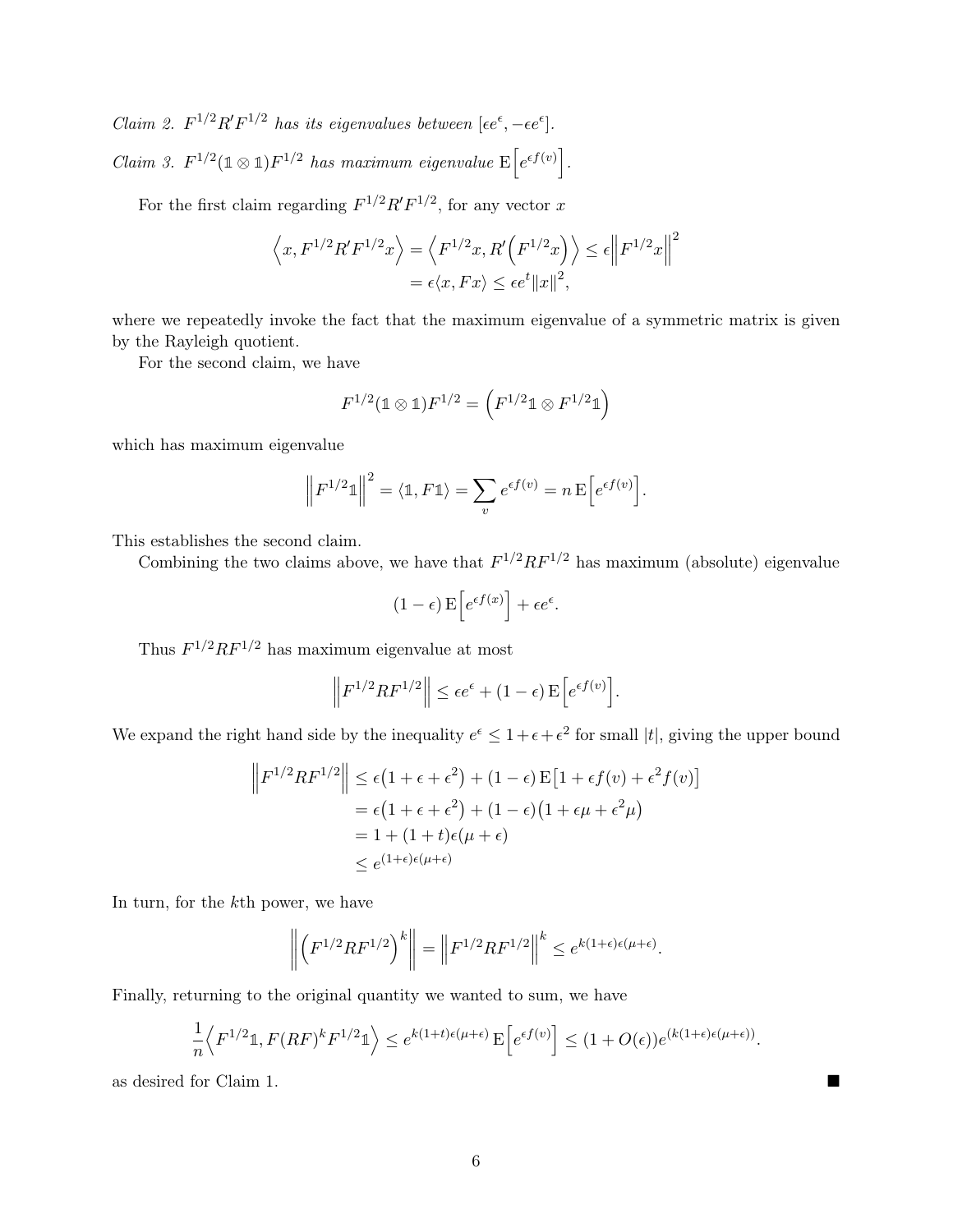#### 4 Efficiently making large expanders

It remains to be shown that large expanders can be constructed efficiently. Previously, in the interest of deterministic connectivity, we studied the amplification

$$
G \mapsto \mathcal{Z}(G^2 | H),
$$

where the degrees and sizes of  $G$  and  $H$  are appropriately set. The primary goal of the goal of that exercise was to increase the spectral gap given an input graph (with bad spectral gap) in a space efficient manner.

Here our goal is slightly different, because simply want to make an expander over  $2^m$  vertices without the burden of some bad input graph. That is, we simply want to make a large - very, very large - expander. Note that we want to make this graph implicitly and be able to take a step in the graph in  $O(polylog(m))$  time per step – importantly, this is *doubly* logarithmic in the number of vertices,  $2^m$ . If we apply the construction form connectivity starting from a constant sized expander, we will end up needing  $O(m)$  iterations to get up to  $2<sup>m</sup>$  vertices, since each iteration increases the number of vertices of a constant factor. Thus, in contrast to before, the goal is to *increase the* number of vertices given an expander as efficiently as possible.

Let us now restate the main lemma that we need to prove.

**Lemma 6.** Let H be a graph with  $d^8$  vertice, degree d, and spectral gap  $\geq 7/8$ . Define graphs  $G_1, G_2, \ldots$  by

$$
G_1 = H^2
$$
  

$$
G_{t+1} = \mathcal{Z} ((G_t \otimes G_t)^2 | H)
$$

Let  $n_t$  be the number of vertices in  $G_t$ . Then  $n_t \approx c^{2^t}$ , and simulating one step of a random walk in  $G_t$  takes poly $(\log(n_t))$  time.

We first recall the first two lemma's that we proved previously.

**Lemma 7.** Let  $G = (V, E)$  be a regular undirected graph n vertices and degree d. Then  $G^k$  is a regular undirected graph on V with degree  $d^k$ , with random walk map  $R^k$ . If R has spectral gap  $\gamma$ , then  $R^k$  has spectral gap  $1 - (1 - \gamma)^k$ .

**Lemma 8.** Let  $G = (V, E)$  be a regular undirected graph with n vertices and degree d, with spectral gap  $\gamma_G$ . Let H be a regular undirected graph with d vertices and degree  $d_0$ . Then  $\mathcal{Z}(G | H)$  is a regular undirected graph with nd vertices, degree  $d_0^2$  and spectral gap  $\gamma_G \gamma_H^2$ .

The second lemma, regarding the zig-zag product, required the following structural lemma about the tensor product of undirected graphs and their random walks.

**Lemma 9.** Let  $G_1$  and  $G_2$  be regular undirected graphs with degrees  $d_1$  and  $d_2$  and random walk matrices  $R_1$  and  $R_2$  respectively. Then  $G_1 \otimes G_2$  is a regular undirected graph with degree  $d_1d_2$ , Then the random walk matrix of  $G_1 \otimes G_2$ , denoted  $R_1 \otimes R_2 : \mathbb{R}^{V_1 \times V_2} \to \mathbb{R}^{V_1 \times V_2}$ , is also symmetric. The map

$$
(v_1, v_2) \in \mathbb{R}^{V_1} \times \mathbb{R}^{V_2} \mapsto v_1 \otimes v_2 \in \mathbb{R}^{V_1 \times V_2}
$$

gives a one-to-one correspondance between pairs of eigenvectors from  $G_1$  to  $G_2$ , where an eigenvector  $v_1$  with eigenvalue  $\lambda_1$  of  $G_1$  and an eigenvector  $v_2$  with eigenvalue  $\lambda_2$  of  $G_2$  maps to an eigenvector  $v_1 \otimes v_2$  of  $G_1 \otimes G_2$  with eigenvalue  $\lambda_1 \lambda_2$ .